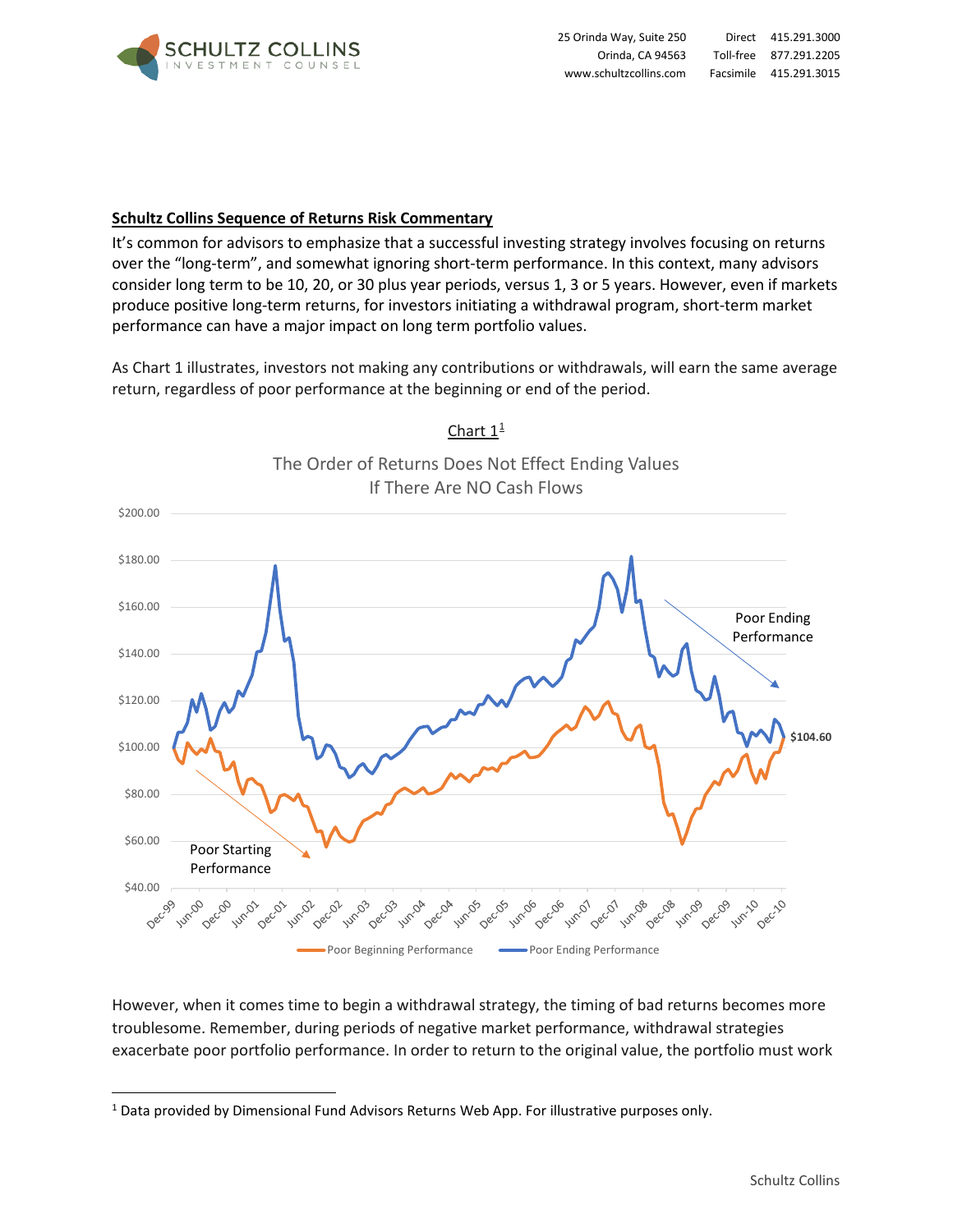harder to make up for the withdrawals; thus, the order of negative and positive returns can affect the ending value of a portfolio.

Let's look at a simple example to illustrate the point. We will examine a hypothetical 3-year period of portfolio returns. The annual returns are -7%, 1% and 20%. The average rate of return is 4.67% and the compound rate of return is 4.07%. Assume we have an investor with a portfolio value of \$100 and needs to withdraw \$4 at the end of each year, or 4% of the initial value. In our example in Table 1, we see 3 scenarios for a portfolio. Each scenario has the same return series, but in a different order. For example, Scenario A realized the worst return, -7%, in year 1. Scenario B realized the worst return in year 2. Scenario C realized the worst return in year 3.

| \$4 Withdrawn Each Year               | <b>Scenario A</b> | <b>Scenario B</b> | <b>Scenario C</b> |
|---------------------------------------|-------------------|-------------------|-------------------|
| <b>Starting Portfolio Value</b>       | \$100.00          | \$100.00          | \$100.00          |
| Year 1 Return                         | $-7%$             | $1\%$             | 20%               |
| <b>Ending Balance</b>                 | 93.00             | 101.00            | 120.00            |
| Withdrawal                            | $-4.00$           | $-4.00$           | $-4.00$           |
| <b>Ending Balance-Post Withdrawal</b> | 89.00             | 97.00             | 116.00            |
| Year 2 Return                         | $1\%$             | $-7%$             | $1\%$             |
| <b>Ending Balance</b>                 | 89.89             | 90.21             | 117.16            |
| Withdrawal                            | $-4.00$           | $-4.00$           | $-4.00$           |
| <b>Ending Balance-Post Withdrawal</b> | 85.89             | 86.21             | 113.16            |
| <b>Year 3 Returns</b>                 | 20%               | 20%               | $-7%$             |
| <b>Ending Balance</b>                 | 103.07            | 103.45            | 105.24            |
| Withdrawal                            | $-4.00$           | $-4.00$           | $-4.00$           |
| <b>Ending Balance-Post Withdrawal</b> | \$99.07           | \$99.45           | \$101.24          |

Table  $1<sup>2</sup>$  $1<sup>2</sup>$  $1<sup>2</sup>$ 

After 3 years, Scenario A has the lowest ending portfolio value. The second lowest value was Scenario B and the best was Scenario C, which realized the poorest annual performance in year 3. Interesting to note that Scenario C is the only portfolio to realize growth over the 3-year period. The other 2 portfolios ended with less than \$100.

In the real world, we cannot control when negative markets occur; therefore, the options available are to control the portfolio's risk and return characteristics.

There are different strategies investors may adopt to control risk and return. Two of those choices are: defer the start of a withdrawal program, but most investors are not willing to do so. Another option is to

<span id="page-1-0"></span><sup>&</sup>lt;sup>2</sup> Data provided in the example are hypothetical. For illustrative purposes only.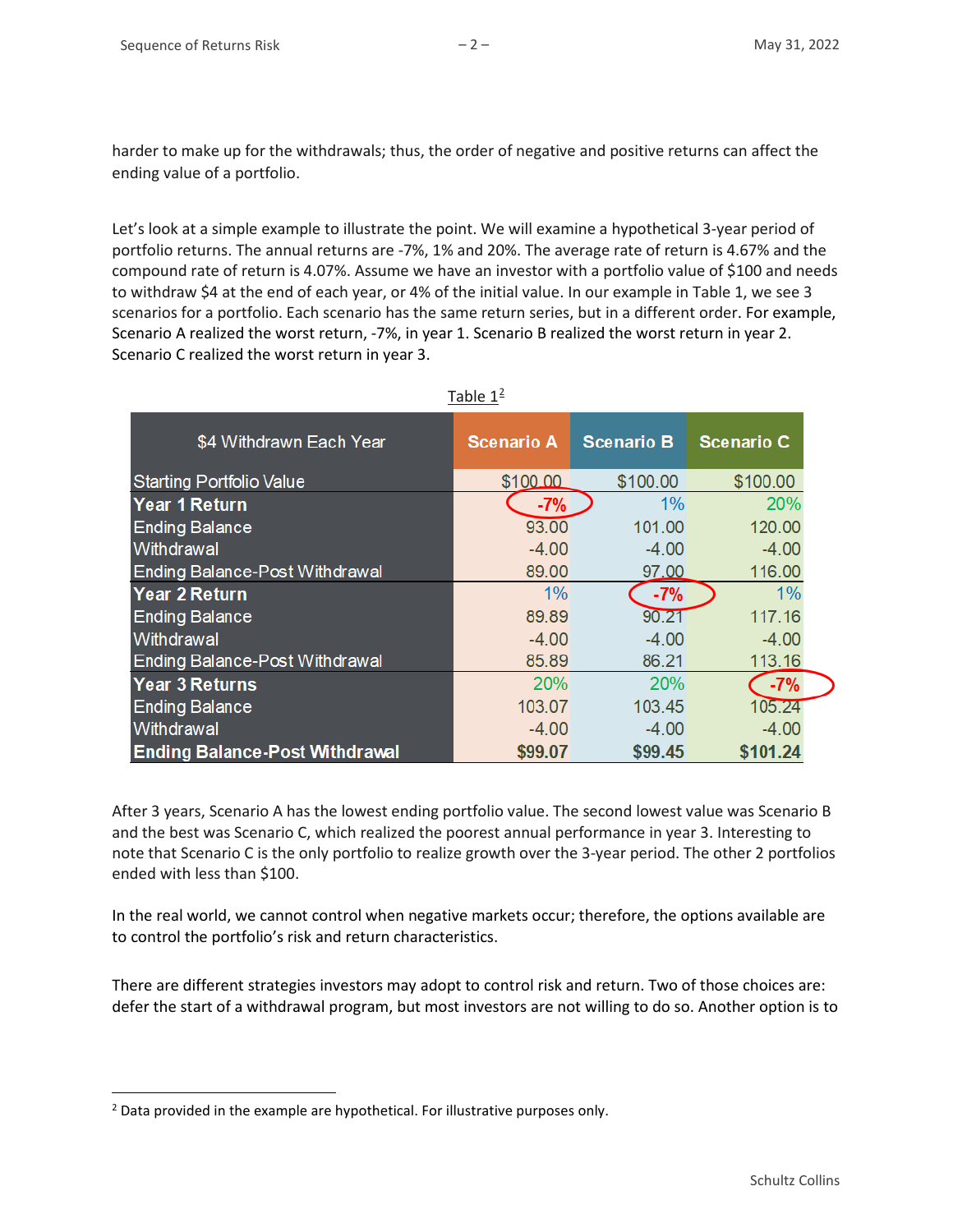consider increasing the portfolio's diversification. A common solution is to add bonds to a portfolio of stocks.

The historic and expected range of returns of bonds are smaller than stocks; therefore, the addition of bonds to a stock portfolio may reduce swings in its value. Chart 2 shows a simple historical example from the period of 2000 to 2010. Investors may recall this period began with steep negative returns. Here, we are looking at the growth of \$100 in the S&P 500 and a portfolio of 60% S&P 500 and 40% U.S. aggregate bond market. We assume \$4 are withdrawn every year. The 60/40 portfolio is rebalanced annually. As you can see, the two portfolios realized dramatically different ending values at the end of the decade. The better portfolio performance was the one with 40% fixed income.



Chart  $2^{\frac{3}{2}}$  $2^{\frac{3}{2}}$  $2^{\frac{3}{2}}$ 

**Conclusion:** We have not covered every means of reducing sequence of returns risk, nor is one method applicable to every investor. This commentary is only an *introduction* to the sequence of returns risk. We are happy to discuss this subject with you in greater detail. For an advanced examination of this subject, we can refer you to the *Sequence of Returns Risk Revisted* article, published in the Retirement Management Journal and co-authored by Patrick Collins, Schultz Collins Principal Emeritas.

As always, if you have questions about this information or any other subjects, please feel free to contact us at 415-291-3000.

<span id="page-2-0"></span><sup>3</sup> Data provided by Dimensional Fund Advisors Returns Web App. For illustrative purposes only.